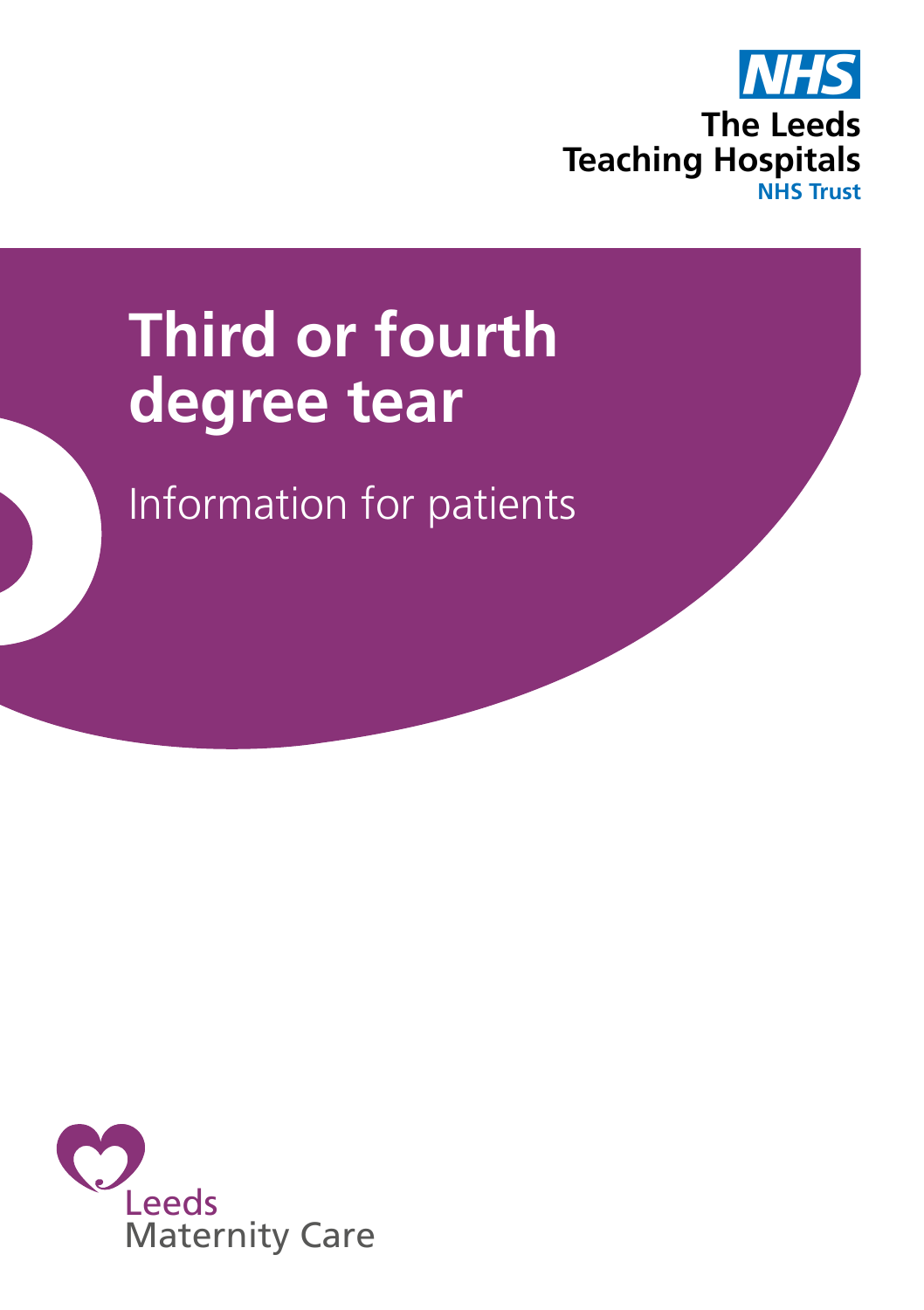You are receiving this leaflet because you have been told you have had a tear that involved your anal sphincter during the birth of your baby, but what does this mean?

Most women, up to nine in 10 (90%), experience a graze, tear or episiotomy during the delivery of their first child to some extent during childbirth.

Most tears occur in the perineum (the area between the vaginal opening and the back passage). The tear may be:

- **First-degree tear** small tears to the skin which usually heal naturally.
- **Second-degree tear** deeper tears affecting the muscle as well as the skin, these usually require stitches.

For some women with a tear, up to 6 in 100 (6%), the tear may be more extensive.

#### *This may be:*

• **A third-degree tear** extending downwards from the vaginal wall and perineum to the anal sphincter (the muscle that controls the back passage).



• **A fourth-degree tear** extending to the anal canal as well as the rectum (further into the back passage).



## **What is the difference between an episiotomy and a tear?**

An episiotomy is a cut made by a doctor or midwife through the vaginal wall and perineum to make more space to deliver the baby. A tear happens as the baby stretches the vagina during birth.

#### **Could anything have been done to prevent it?**

A third or fourth-degree tear cannot be prevented in some situations because it cannot always be anticipated. Research has shown that, an episiotomy performed correctly and at the appropriate time, can reduce the risk of a sphincter injury with spontaneous vaginal deliveries as well as assisted deliveries. An episiotomy makes more space for the baby to be born, but it doesn't always prevent a third- or fourth-degree tear from occurring.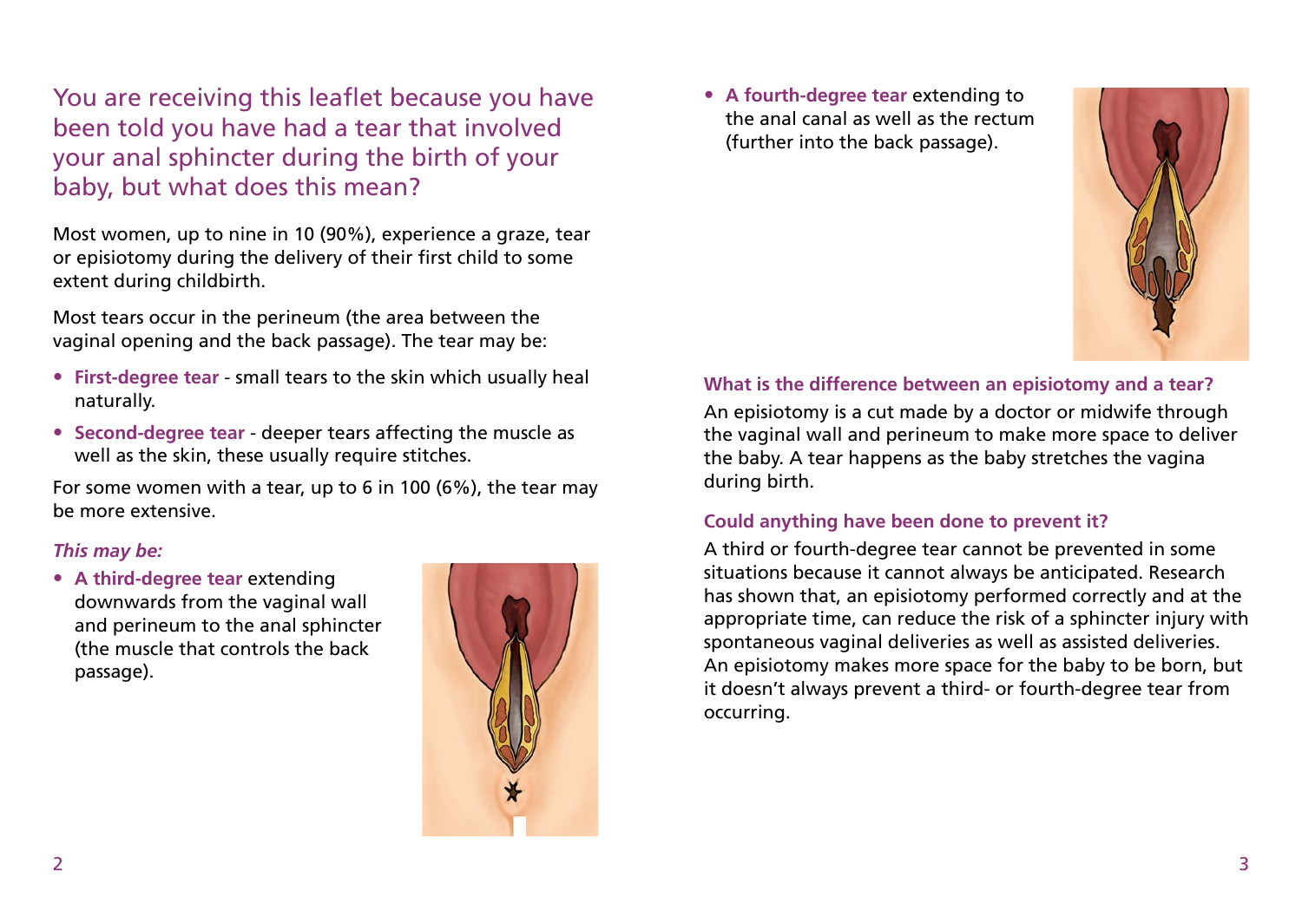## **What happens after birth?**

Following delivery all women will have a detailed examination of the perineum and anus to assess the extent of perineal trauma. All third and fourth degree tears are repaired in theatre by a registrar or consultant under anaesthetic. This is usually an epidural or a regional spinal anaesthetic. In very rare circumstances a general anaesthetic has been required.

#### **What treatment will I be offered after surgery?**

**Physiotherapy** - Start pelvic floor muscle exercises, once your catheter has been removed - see instructions later in this booklet

**Antibiotics** - You will be given intravenous antibiotics in theatre followed by a course of oral antibiotics, this is to reduce the risk of infection

**Pain-relieving medication** - You will be offered pain-relieving medication to help you to manage any pain or discomfort

**Laxatives -** You will be advised to take laxatives to make it easier and more comfortable to pass stools from your bowel

Initially, after birth, a catheter (tube) in your bladder will collect urine until you feel able to walk to the toilet. When the catheter is removed, you should have normal sensation to go to the toilet and have full control of your bladder.

None of the treatments offered will prevent you from breastfeeding.

#### *If you experience any of the following symptoms below, discuss this immediately with the midwife on the ward:*

- You cannot feel the need to go to the toilet
- You are not able to go to the toilet within 4 hours of the catheter coming out of your bladder
- You have leakage of the bladder
- You feel like you are not emptying the bladder properly

## **What can I do to speed up healing of the tear?**

Keep the area clean. Have a bath or a shower, at least once a day and change your sanitary pads regularly (wash your hands both before and after you do so). This will reduce the risk of infection.

Drink at least 2-3 litres of water every day especially if you are breast feeding. Fizzy drinks and caffeine can irritate bladder symptoms. After the delivery of your baby it is normal to go to the toilet 4-6 times a day. You should also try to eat a healthy balanced diet (fruit, vegetables, cereals, wholemeal bread and pasta). This will ensure that your bowels open regularly and prevent you from becoming constipated and straining on the toilet. Try to keep your bowel motions soft without letting them become too loose to control. You may wish to support your perineum (over the stitches) with your hand and tissues when opening your bowels

Use an ice or gel pack wrapped in clean cloth on your perineum to help with swelling and discomfort. It is possible to burn with ice so check the area intermittently; use for 10 minutes, 3-4 times a day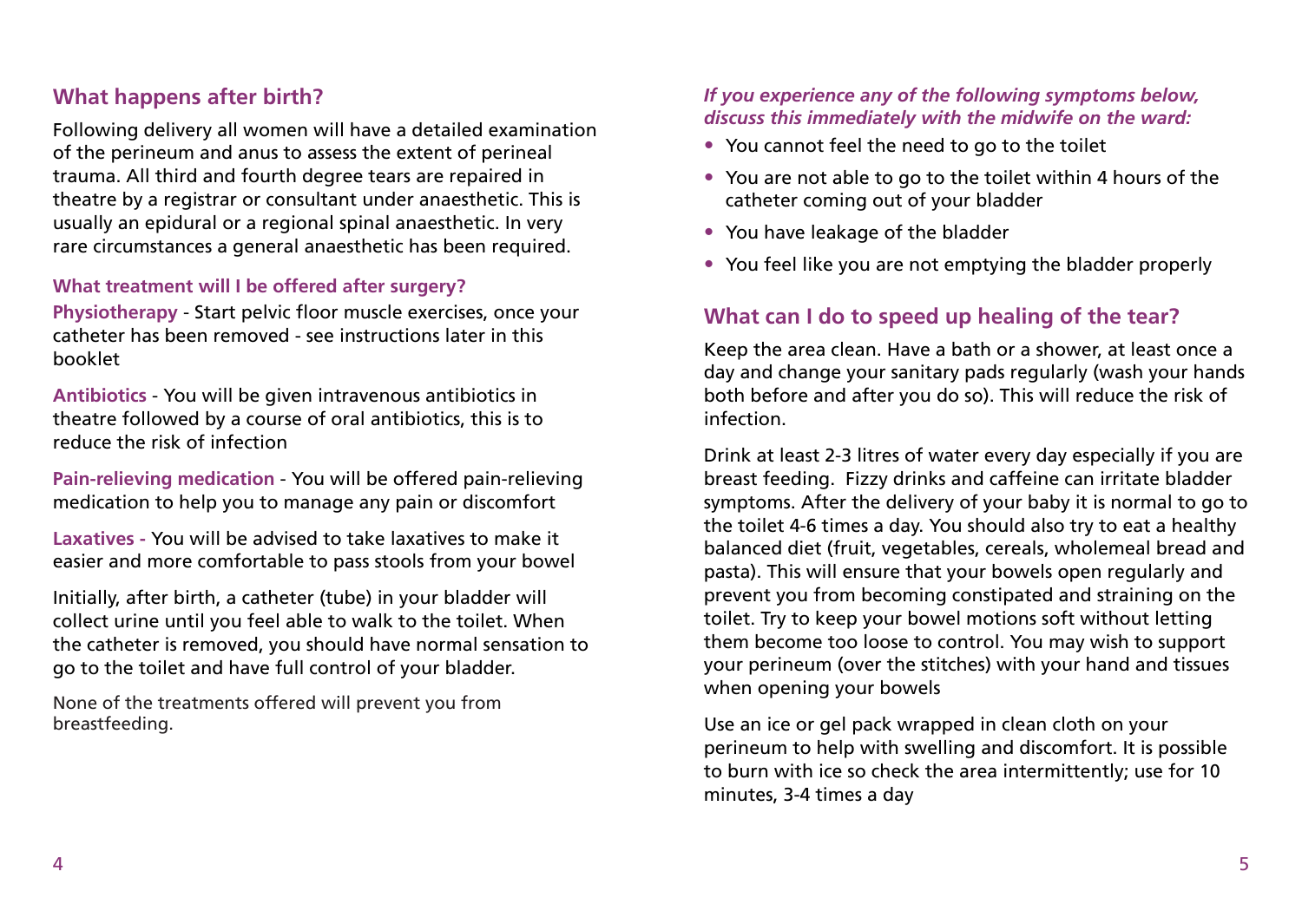- Avoid prolonged standing or sitting in one place as this may cause the area to throb and ache. Make sure you pace your activities throughout the day
- Do pelvic floor exercises as soon as you can after the catheter is removed, this will increase the circulation of blood to the area and aid the healing process. Start with gentle pelvic floor exercises and build up as able

# **Pelvic Floor Muscles**

These muscles sit at the bottom of your pelvis.

- **What do the Pelvic Floor Muscles do?**
- They help to support the bladder, womb and bowels, and the front passage (urethra), vagina and back passage (anus).
- This support helps to prevent incontinence or prolapse.
- Good support and pelvic floor muscle strength can increase pleasure for both partners during sexual intercourse.
- They support the pelvic bones and work with the deep abdominal muscles to help protect the spine.

# **Doing Pelvic Floor Muscle exercises**

**There are two types, it helps to do both.**

## **Type I - Squeeze and hold**

This can be done in any position. It is easier to start in a lying or sitting position and do it in a standing position when the muscle feels stronger

Squeeze around the back passage as if trying to stop wind escaping, at the same time squeeze in front as if trying to stop the flow of urine

You should feel a squeeze and lift, a drawing up feeling inside - this is a pelvic floor muscle contraction

Hold this squeeze and lift for a few seconds (up to 10), then relax and repeat a few times (up to 10)

## **Type II - Quick contractions**

Do the same squeeze and lift but relax immediately. Repeat up to 10 times

Allow a few seconds for the muscles to completely relax inbetween contractions

Use 'the knack' technique - squeeze your pelvic floor muscle with coughing, sneezing or lifting your baby

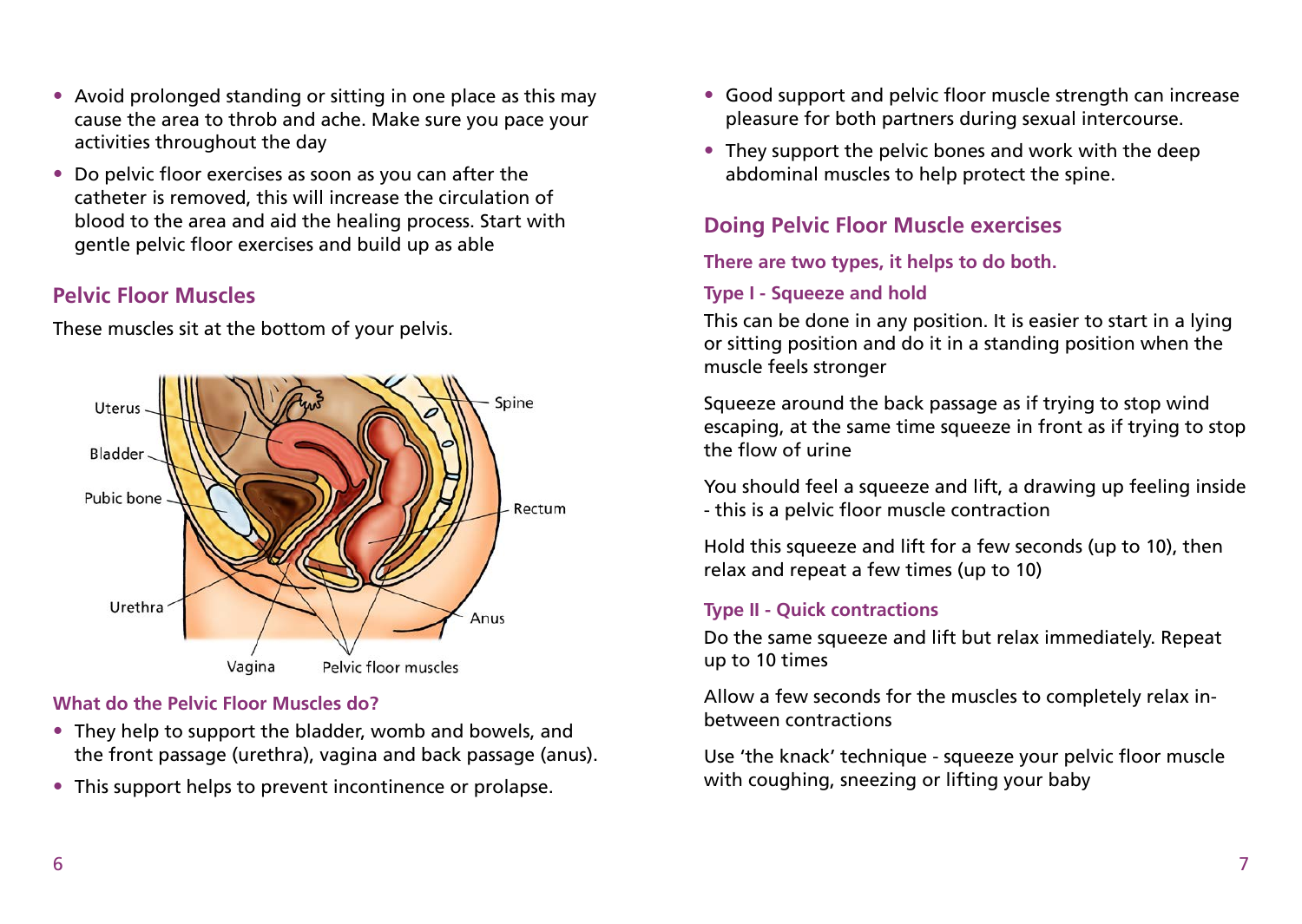# **Your Individual Exercise programme**

## **How long can you hold the contraction?**

(up to 10 secs) ...............................................................................

How many times can you repeat it? (up to 10) ...........................

How many quick ones can you do? (up to 10) ............................

#### *Do this 3 - 4 times a day.*

There are phone apps available to help you remember to do your exercises e.g. Squeezy, Kegel Kat.

# **What are the long-term effects of a Third- or Fourth-Degree Tear?**

A majority of women make a good recovery, particularly if the tear is recognised and repaired at the time. 6-8 in 10 women will have no lasting complications after it has been repaired and given time to heal.

#### *During recovery, some women may experience:*

#### **Pain or soreness in the perineum**

A feeling that they need to rush to the toilet to open their bowels urgently.

#### **Fear about future pregnancy and birth**

Fears and apprehension about having sex (many women worry about this even if they have not had a third- or fourth-degree tear.)

Anal incontinence is a recognised complication of 3rd or 4th degree tears in spite of repair and good healing.

#### *Contact your midwife or GP if:*

• Your stitches become more painful or smell offensive - these may be signs of an infection.

#### *Contact your physiotherapist if:*

- You cannot control your bowels or flatus (passing wind)
- You feel a need to rush to the toilet to open your bowels
- You cannot control your bladder
- You have to rush to pass urine
- You feel like you are not emptying your bladder
- You have any other worries or concerns.

Physiotherapy: **(0113) 206 6252** (Mon - Fri 8.00 am - 4.00 pm)

## **Your follow-up appointment**

You will be contacted by letter, by the physiotherapy department to check for any symptoms with the bladder, bowel or perineum. If you have any symptoms, you will be offered an appointment to attend for treatment. If you are having symptoms and need advice or treatment before this, please contact us on **(0113) 206 6252.**

At around 10 - 12 weeks after giving birth, you will also be offered a perineal clinic appointment with the doctor at St. James's University Hospital. You will be asked questions specifically about your bladder and bowel functions.

This appointment offers you the opportunity to discuss your birth, and any symptoms or concerns that you may have such as sexual intercourse.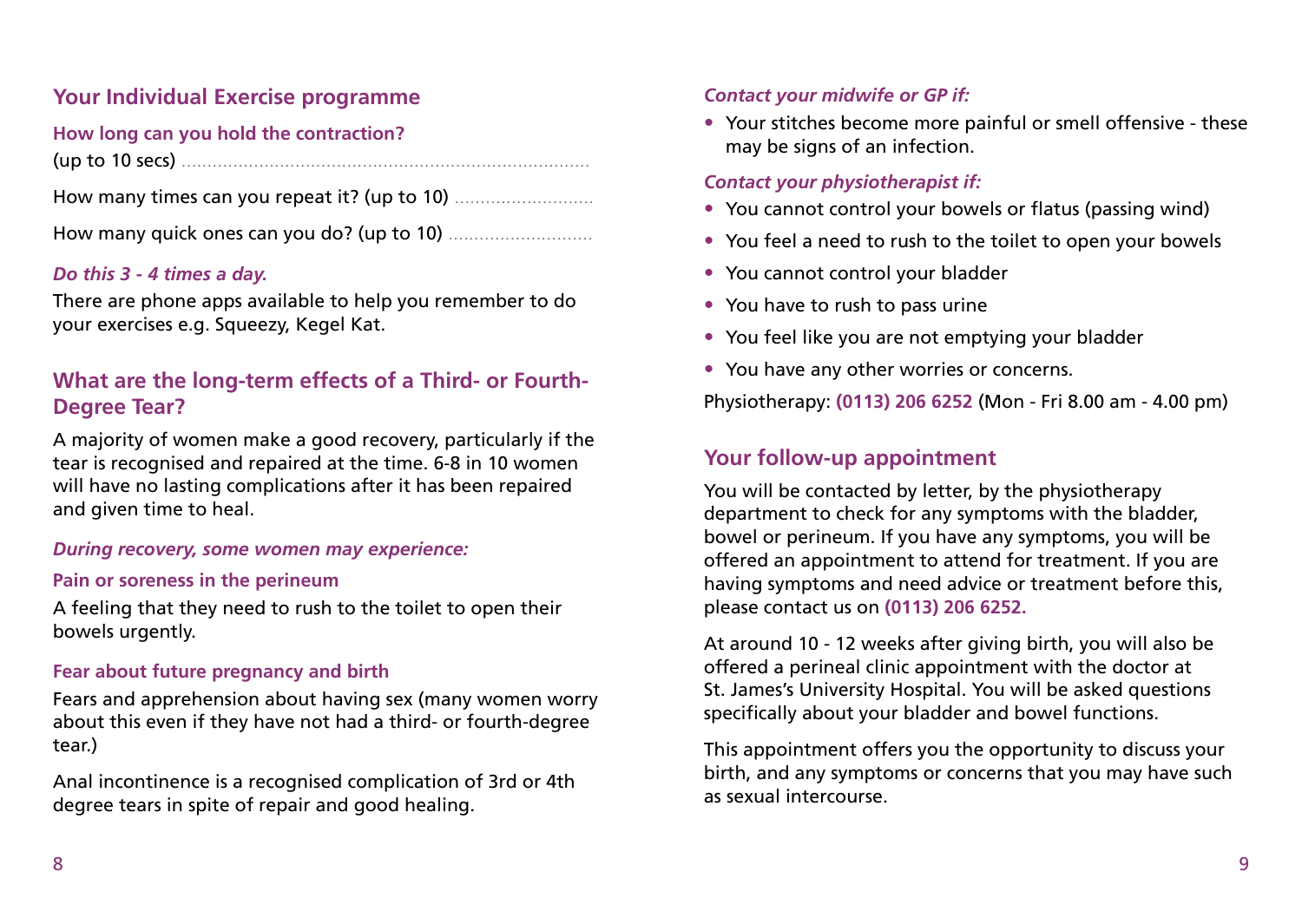# Can I have a vaginal birth in the future?

This depends on a number of factors and will be discussed with you at your perineal clinic appointment. If all heals well and you have no problems, we would usually recommend a normal birth next time.

## **Mental Health**

Having a third or fourth degree tear can be very distressing and disturbing for women, their partners and their families. There is additional support available if you feel your mental health has been affected by your birth experience, or the effects of a tear. If you have can any concerns regarding this please discuss this with your midwife or GP.

## **Acknowledgement**

This information is based on the Royal College of Obstetrics and Gynaecologists (RCOG) information for patients. A thirdor fourth-degree tear during pregnancy: Published by the RCOG in June 2015.

#### You can find this online at:

https://www.rcog.org.uk/en/patients/patient-le

A space for your notes or questions...